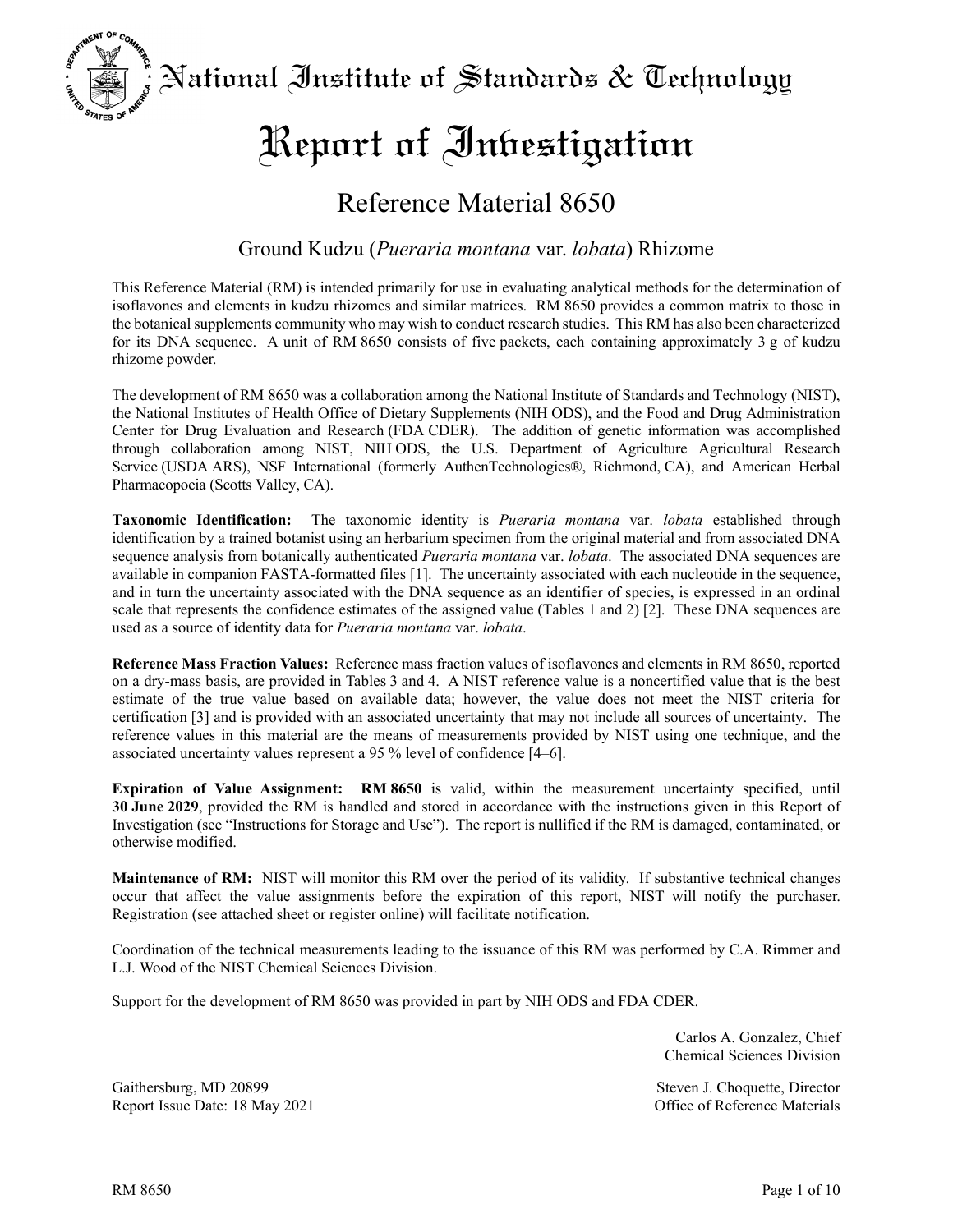Analytical measurements at NIST were performed by C.A. Barber and L.J. Wood of the NIST Chemical Sciences Division and M.R. Ale, K.D. Chieh, and J.A. Lippert, formerly of NIST.

Statistical analysis was provided by J.H. Yen of the NIST Statistical Engineering Division.

Support aspects involved in the issuance of this RM were coordinated through the NIST Office of Reference Materials.

#### **NOTICE AND WARNING TO USERS:** RM 8650 IS INTENDED FOR RESEARCH USE; NOT FOR HUMAN CONSUMPTION.

#### **INSTRUCTIONS FOR STORAGE AND USE**

**Storage:** The RM should be stored at controlled room temperature (20 °C to 25 °C) in the original unopened packet until required for use. For elemental analyses, the packet can be opened and resealed; test portions can be removed and analyzed until the material reaches its expiration date. For isoflavone analyses, the packet can be resealed, stored under refrigeration, and test portions removed and analyzed for one week after the packet was initially opened.

**Use:** Before use, the contents of a packet of material should be mixed thoroughly. To relate analytical determinations to the values in this Report of Investigation, the following masses used for NIST analyses should be used as the minimum sample size to ensure valid results: 0.4 g for elements and 10 mg for isoflavones (see "Source and Preparation" below). Test portions should be analyzed as received and results converted to a dry-mass basis. The moisture conversion factor given below (see "Determination of Moisture") can be used for the sample(s) when using an unopened packet for the first time. If using a previously opened and resealed packet, moisture must be determined using one of the recommended techniques described below. Analytical results should include their own estimates of uncertainty and can be compared to the reference values using procedures described in reference 7.

**Determination of Moisture:** Moisture content of RM 8650 was determined at NIST by (1) drying over magnesium perchlorate in a desiccator at room temperature for 21 d and (2) drying for 3 h in a forced-air oven at 80 °C. The means from both techniques were averaged to determine a dry-mass proportion of  $(0.9421 \pm 0.0033)$  gram dry-mass per gram as-received mass; the uncertainty shown on this value is an expanded uncertainty to represent a 95 % level of confidence. The conversion factor used to convert data from an as-received to a dry-mass basis is the inverse of the dry-mass proportion. A relative uncertainty component of 0.2 % for the conversion factor obtained from the moisture measurements is incorporated in the uncertainties of the assigned values, reported on a dry-mass basis, that are provided in this report.

#### **SOURCE, PREPARATION AND ANALYSIS**([1](#page-1-0))

**Source and Preparation:** The material for production of RM 8650 is a kudzu rhizome powder. The original plant material was harvested from Boone County, WV by a trained botanist. The powdered material was transferred to High-Purity Standards (Charleston, SC) where it was blended, aliquoted, and heat-sealed inside nitrogen-flushed 4 mil polyethylene bags, which were then sealed inside nitrogen-flushed aluminized plastic bags along with two packets of silica gel each. Following packaging, RM 8650 was irradiated (Neutron Products, Inc., Dickerson, MD) to an absorbed dose of 6.8 kGy to 8.5 kGy.

**Analytical Approach for Determination of Isoflavones***:* Value assignment of the mass fraction of puerarin in RM 8650 was based on measurements provided by NIST using liquid chromatography with ultraviolet absorbance detection (LC/UV-absorbance). Value assignment of the mass fractions of daidzin, and daidzein in RM 8650 was based on measurements provided by NIST using liquid chromatography with mass spectrometry detection (LC-MS).

*NIST Analyses for Isoflavones using LC/UV-Absorbance and LC-MS:* The mass fractions of puerarin was measured by LC/UV-absorbance, and daidzin and daidzein were measured by LC-MS in duplicate 10 mg test portions taken from each of ten packets of RM 8650. Methanol/water  $(80/20 \, (v/v))$  and an internal standard solution of 0.60 mL caffeine,  $0.50$  mL  $^{13}C_6$ -daidzin, and  $0.60$  mL  $^{13}C_6$ -daidzein was added to each test portion as an internal standard, mixed well and extracted using ultrasonication and centrifugation. The supernatant was saved and the extraction process using only methanol/water  $(80/20 \, (v/v))$  was repeated with the supernatant added to the previous portion. Sodium hydroxide was added to the supernatant to convert acetyl- and malonyl-glycosides to free glycosides. A gradient mobile phase was used to separate the isoflavones; caffeine was monitored at 274 nm and the puerarin

<span id="page-1-0"></span> $(1)$ Certain commercial instruments, materials, or processes are identified in this report to adequately specify the experimental procedure. Such identification does not imply recommendation or endorsement by the National Institute of Standards and Technology, nor does it imply that the instruments, materials, or processes identified are necessarily the best available for the purpose.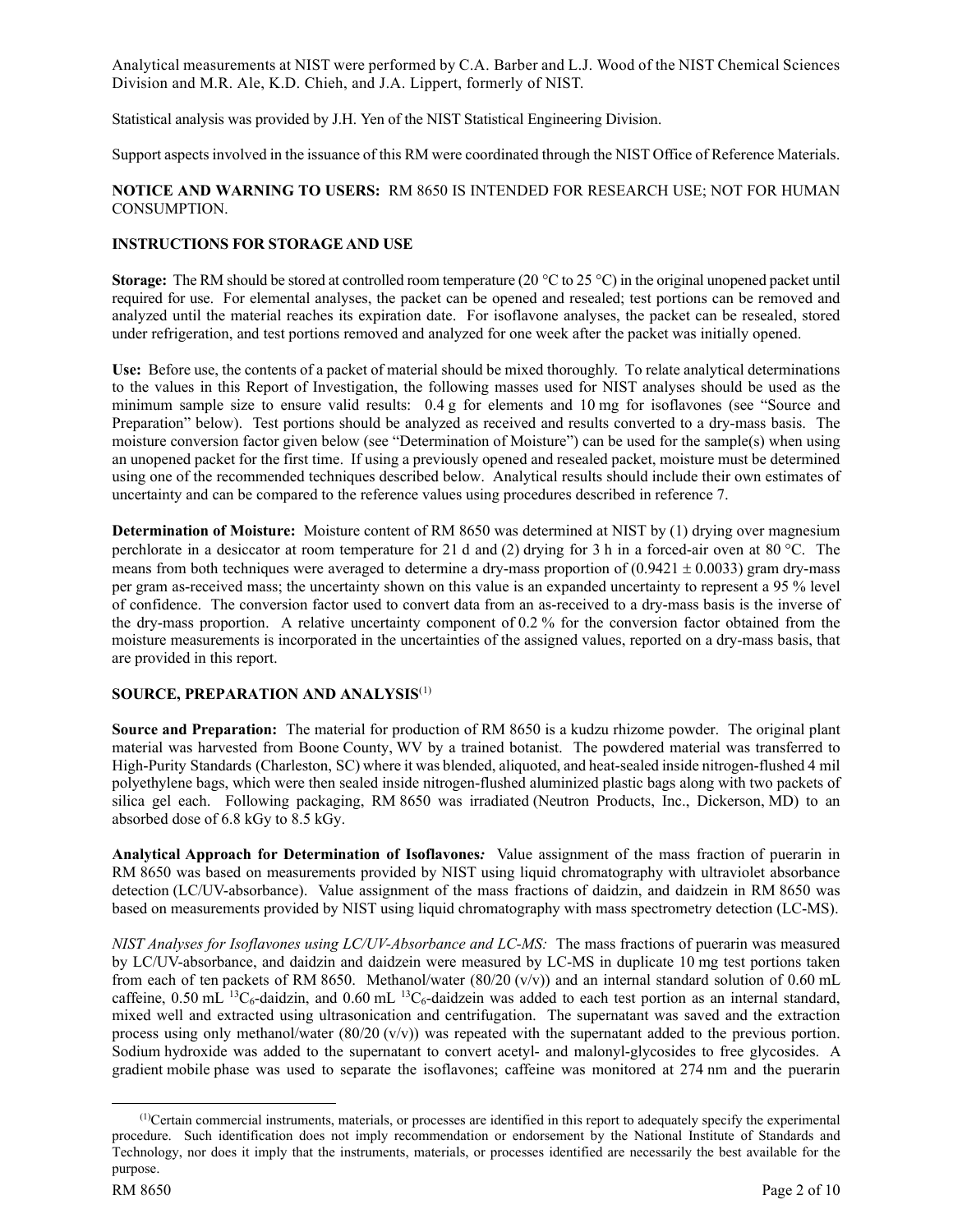at 251 nm. Daidzin and <sup>13</sup>C<sub>6</sub>-daidzin were monitored at  $m/z$  417 and  $m/z$  423 respectively. Daidzein and <sup>13</sup>C<sub>6</sub>-daidzein were monitored at *m/z* 255 and *m/z* 261, respectively. Four stock calibration solutions were prepared gravimetrically at levels intended to approximate the levels of the isoflavones in the RM following extraction. The purity of the isoflavone calibrant materials was determined at NIST using quantitative proton nuclear magnetic resonance spectroscopy (qNMR).

**Analytical Approach for Determination of Elements:** Value assignment of the mass fractions of elements in RM 8650 was based on NIST results using inductively coupled plasma mass spectrometry (ICP-MS).

*NIST Analysis for As, Cd, and Pb Using ICP-MS:* Mass fractions of arsenic, cadmium, and lead were determined by ICP-MS from duplicate, nominal 0.4 g test portions taken from each of eight packets of the RM. Test portions were digested in sealed vessels with a  $HNO<sub>3</sub>/HF$  mixture using a microwave digestion system. Quantitation was based on the method of standard additions using calibration solutions prepared from the SRM 3100 series of single-element standard solutions.

#### **ASSIGNMENT OF IDENTITY**

**Molecular Approach for Species Identity:** Sanger sequencing was used on two independent chloroplast gene regions, *trnL-trnF* intron [8−10], and the nuclear ribosomal gene internal transcribed spacer (ITS2) sequence for authentication of RM 8650. Complete sequencing of the strands of DNA for the two gene regions was performed on triplicate samples, the sequence reads were independently hand-curated, and the confidence values were estimated as described below. DNA sequences are available in companion FASTA-formatted files [1]. To certify the species identity, validation studies were performed based on the "Probability of Identification (POI)" model using an Inclusivity and Exclusivity Panel [11]. Multiple samples of authenticated herbarium vouchers, botanical identity reference materials, and published literature were used to comprise the panels from the target and most closely related species (see Appendix A for more information on the reference samples). These samples were analyzed a minimum of ten times to ensure consistency in methods from replicate to replicate. Maximum Likelihood (ML) phylogenetic analyses were performed using the phylogenetic estimation using ML (PhyML) algorithm, with a General Time Reversible (GTR) substitution model, a fixed transition-transversion ratio, and 1,000 bootstrap replicates. ML phylogenies, and the DNA aligned matrices, which can be found in Appendices B and C, were used to determine the species identity of RM 8650 and to estimate the confidence (as described below). The confidence levels for both the *trnL-trnF* intron and the ITS2 sequence were "Confident (2)."

The taxonomic identification is *Pueraria montana* var. *lobata* and the associated chloroplast DNA sequences from the *trnL-trnF* intron regions and from the nuclear ribosomal gene internal transcribed spacer (ITS2) sequence are available in companion FASTA-formatted files [1]. The confidence associated with each nucleotide in the sequence, and in turn the confidence associated with the DNA sequence as an identifier of species, is expressed in an ordinal scale that represents the strength of the belief in the assigned value (Table 1) [2]. In the absence of a fully developed metrology for identity, these DNA sequences are used as a source of identity data for *Pueraria montana* var. *lobata.*  Chloroplast and nuclear ribosomal DNA sequences from botanically authenticated *Pueraria montana* var. *lobata* samples are used to establish inclusivity; chloroplast and nuclear ribosomal DNA sequences from close relatives are used to establish exclusivity.

**Nucleotide Identity:** A set of heuristic, experience-based, rules (see Table 2) were used to establish confidence estimates for the nucleotides comprising the DNA sequences obtained from RM 8650, and their use in identifying the species (see Table 1). The DNA sequences with curated confidence estimates are available in companion FASTA-formatted files [1]. The DNA aligned matrices used to determine the species identity and their confidence estimates are provided in Appendices B and C. The confidence associated with each nucleotide in the sequence in the FASTA files provided [1], and in turn the confidence associated with the DNA sequence as an identifier of species, is expressed in an ordinal scale that represents the strength of the belief in the assigned value (Table 2) [2]. Characteristics of sequence data and phylogenetic data used for species identity associated with the levels of the ordinal scale are described in Tables 1 and 2. The confidence estimates for the *trnL-trnF* intron region and ITS2 sequences are available in companion FASTA-formatted files [1].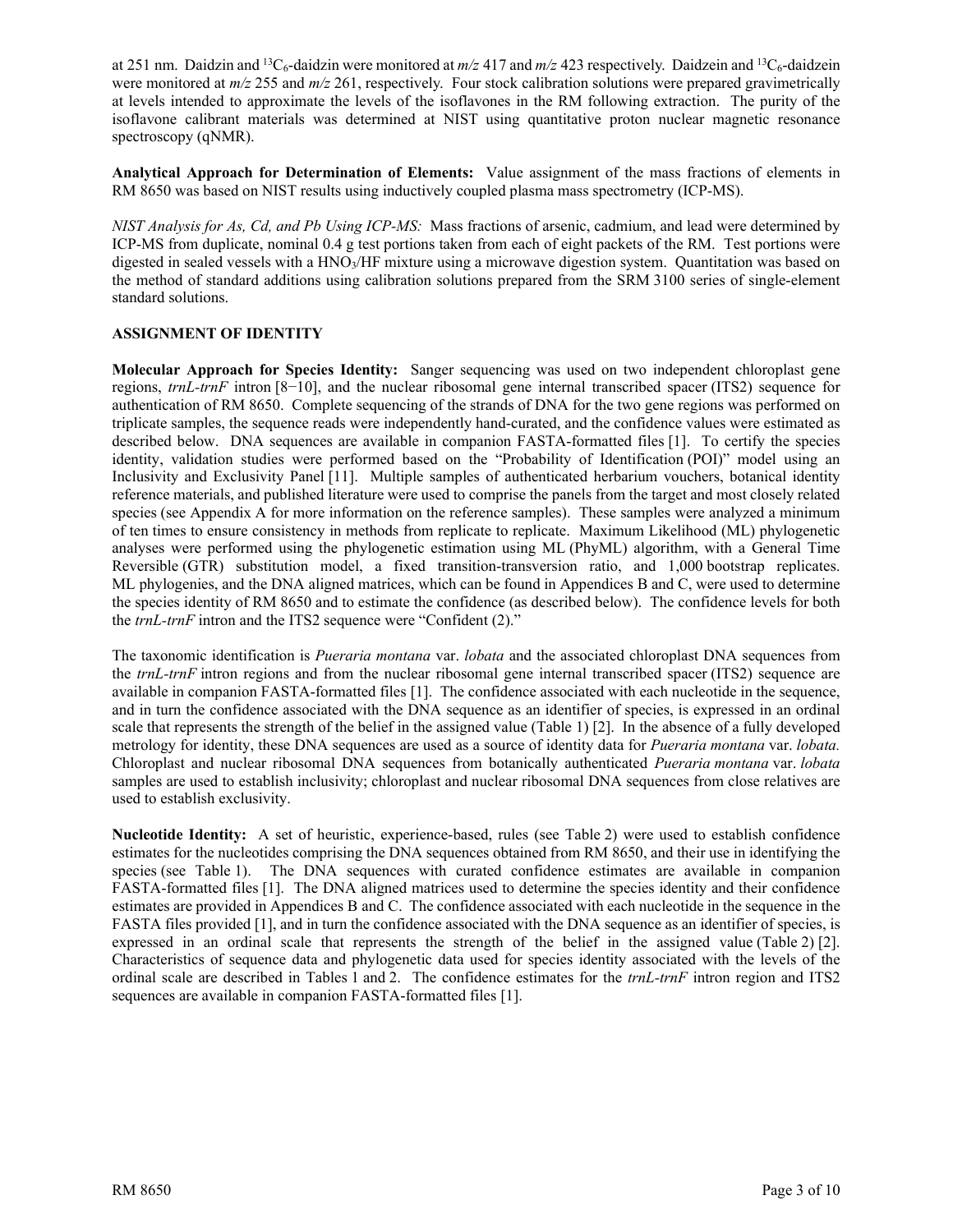| Confidence Level     | Species Identity                                                                                                                                                                                                                                                                                                            |
|----------------------|-----------------------------------------------------------------------------------------------------------------------------------------------------------------------------------------------------------------------------------------------------------------------------------------------------------------------------|
| Most Confident $(0)$ | Have very well-supported and well-resolved phylogeny and/or multiple<br>diagnostic nucleotides differentiating species from closest relatives; have data<br>from multiple samples of both an inclusivity and exclusivity panel; data from<br>multiple independent gene regions agree.                                       |
| Very Confident (1)   | Have reasonably well-supported and well-resolved phylogeny and/or a few<br>diagnostic nucleotides differentiating species from close relatives; have data<br>from multiple samples of both an inclusivity and exclusivity panel; data from<br>one gene, or data from multiple independent gene regions agree.               |
| Confident $(2)$      | Have reasonably well-supported and well-resolved phylogeny and/or one or a<br>few diagnostic nucleotides differentiating species from close relatives; have data<br>from a few samples of both an inclusivity and exclusivity panel; data from one<br>gene, or data from multiple independent gene regions generally agree. |
| Ambiguous (3)        | Have a poorly supported and poorly resolved phylogeny and/or no diagnostic<br>nucleotides differentiating species from close relatives; have data from a few or<br>multiple samples of both an inclusivity and exclusivity panel; data from one<br>gene, or data from multiple independent gene regions generally disagree. |

#### Table 2. Definitions of Heuristic Rules for Confidence Estimates of DNA Nucleotide Identity

| Confidence Level   | Nucleotide Identity                                                                                                                                                                                                                                                        |
|--------------------|----------------------------------------------------------------------------------------------------------------------------------------------------------------------------------------------------------------------------------------------------------------------------|
| Most Confident (0) | Have good answers (fully reliable, unambiguous base calls) on both strands; all<br>data from both strands agree.                                                                                                                                                           |
| Very Confident (1) | Have good answer on one strand; poor answer (less than fully reliable,<br>potentially ambiguous base call) on the second/alternate strand; base calls from<br>both strands typically agree, and there is biochemical context that explains the<br>anomalous sequence data. |
| Confident $(2)$    | Have good answer on one strand; anomalous sequence data that may give rise to<br>a conflicting base call on the alternate strand; judgment required to resolve<br>anomaly.                                                                                                 |
| Ambiguous (3)      | No clear mutually supporting results; unambiguous base calls disagree; or no<br>unambiguous base calls on either strand; data from the two opposing strands<br>could not be authoritatively reconciled.                                                                    |

**Homogeneity Assessment:** The homogeneity of isoflavones and elements was assessed at NIST using the methods and test portion sizes described above; analysis of variance with 5 % significance showed possible inhomogeneity for daidzin. The uncertainty for this analyte incorporates a component for possible inhomogeneity based on the standard deviation. The homogeneity of the DNA sequences was evaluated by sequencing the DNA from multiple samples from three randomly-selected packets, revealing the degree of homogeneity in DNA sequence or species identity. The DNA data were homogeneous.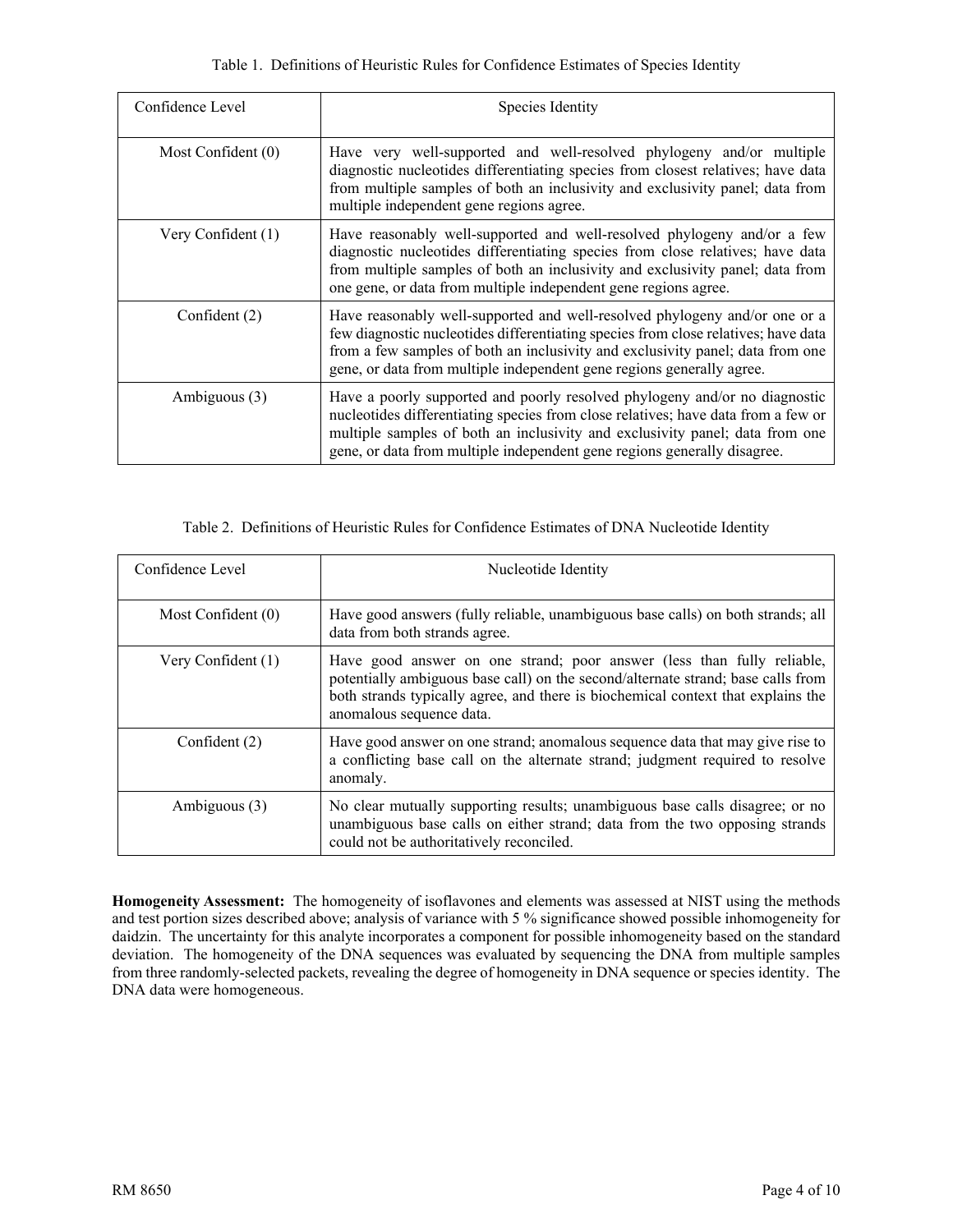**Reference Mass Fraction Values for Isoflavones:** Each reference mass fraction value is the mean result from a single NIST analysis using LC/UV-absorbance or LC-MS. Values are expressed as  $x \pm U_{95\%}(x)$ , where *x* is the estimated value and  $U_{95\%}(x)$  is the expanded uncertainty of the value. The uncertainty of the estimate incorporates a component for moisture correction and a Type B relative component of 5 %. The method-specific value of the analyte lies within the interval  $x \pm U_{95\%}(x)$  with about a 95 % confidence [4,5]. The measurands are the total mass fraction of each isoflavone listed in Table 3, on a dry-mass basis, as determined by the method indicated. Metrological traceability is to the measurement processes and standards used by NIST.

Table 3. Reference Mass Fraction Values for Isoflavones in RM 8650

|          |              | (mg/g) | Mass Fraction   |
|----------|--------------|--------|-----------------|
| Puerarin | $32.2 + 3.2$ |        |                 |
| Daidzin  |              |        | $4.21 \pm 0.43$ |
| Daidzein |              |        | 4.17 $\pm$ 0.43 |

**Reference Mass Fraction Values for Elements:** Each reference mass fraction value is the mean result of NIST analyses using ICP-MS. Values are expressed as  $x \pm U_{95\%}(x)$ , where *x* is the estimated value and  $U_{95\%}(x)$  is the expanded uncertainty of the value. The method-specific value of the analyte lies within the interval  $x \pm U_{95\%}(x)$  with about a 95 % confidence [4,5]. The measurands are the total mass fraction of each element listed in Table 4 on a dry-mass basis as determined by the method indicated. Metrological traceability is to the SI measurement unit for chemical mass fraction expressed as milligrams per kilogram, as realized by the method used.

Table 4. Reference Mass Fraction Values for Elements in RM 8650

|              |                   | (mg/kg) | Mass Fraction |
|--------------|-------------------|---------|---------------|
| Arsenic (As) | $0.156 \pm 0.014$ |         |               |
| Cadmium (Cd) | $0.348 \pm 0.014$ |         |               |
| Lead (Pb)    | $1.159 \pm 0.046$ |         |               |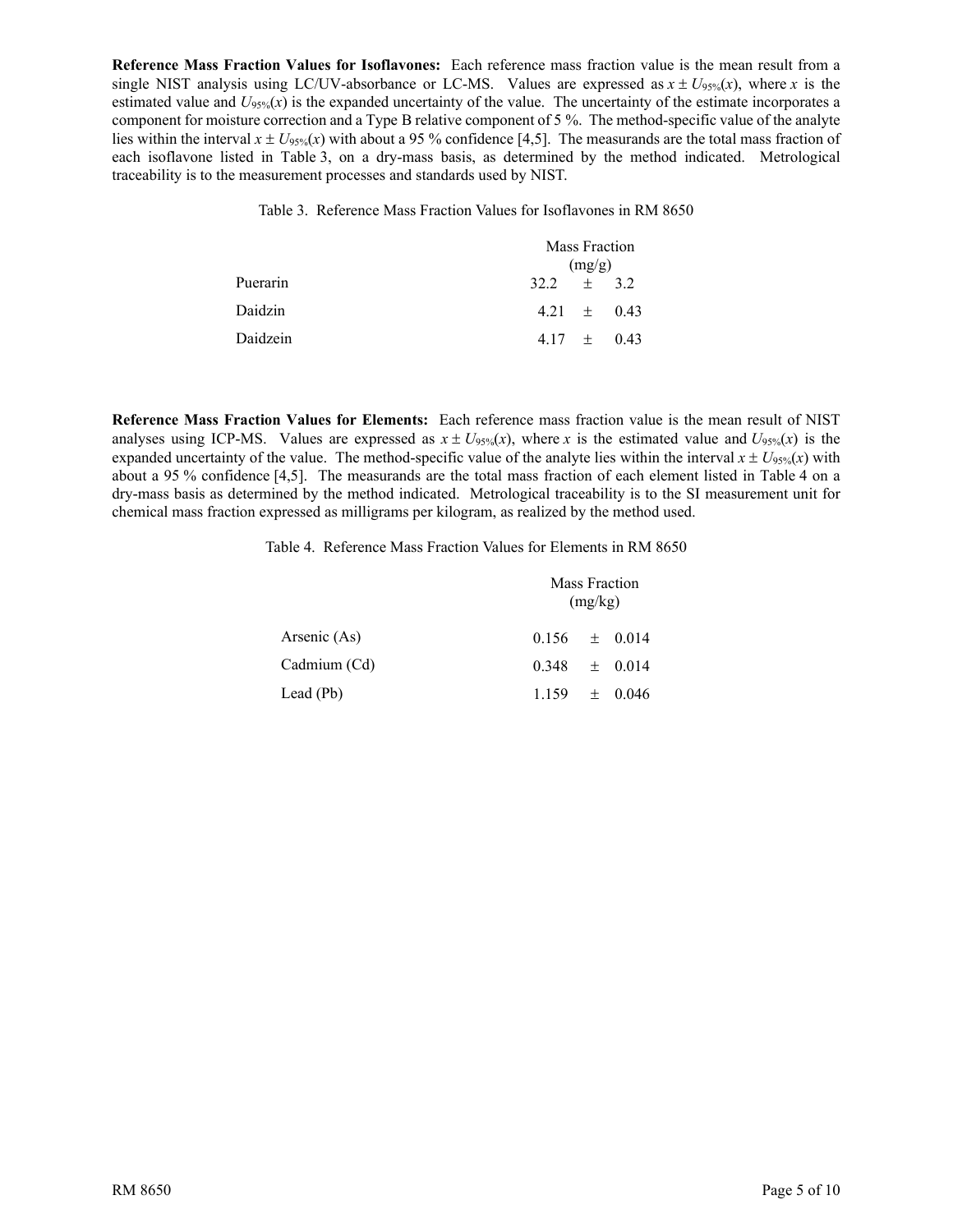#### REFERENCES

- [1] Reference data can be downloaded from the "Data and Information Files" link for the RM available at [https://www-s.nist.gov/srmors/view\\_detail.cfm?srm=8650.](https://www-s.nist.gov/srmors/view_detail.cfm?srm=8650)
	- The reference sequence data file for *trnL-trnF* intron is:
		- RM8650 *trnL-trnF* Sequence\_v1 FASTA.docx
	- The reference confidence estimates for every base of *trnL-trnF* intron region sequence data file is: RM8650 *trnL-trnF* Nucleotide Confidence\_v1.rtf
	- The reference sequence data file for ITS sequence is:
		- RM8650 ITS2 Sequence\_v1 FASTA.docx
	- The reference confidence estimates for every base of ITS sequence data file is:
		- RM8650 ITS2 Nucleotide Confidence\_v1.rtf
- [2] SRM 2374; *DNA Sequence Library for External RNA Controls*; National Institute of Standards and Technology; U.S. Department of Commerce: Gaithersburg, MD (20 March 2013); available at [https://www-s.nist.gov/srmors/view\\_detail.cfm?srm=2374](https://www-s.nist.gov/srmors/view_detail.cfm?srm=2374) (accessed May 2021).
- [3] May, W.; Parris, R.; Beck, C.; Fassett, J.; Greenberg, R.; Guenther, F.; Kramer, G.; Wise, S.; Gills, T.; Colbert, J.; Gettings, R.; MacDonald, B.; *Definitions of Terms and Modes Used at NIST for Value-Assignment of Reference Materials for Chemical Measurements*; NIST Special Publication 260-136; U.S. Government Printing Office: Washington, DC (2000); available at
	- <https://www.nist.gov/system/files/documents/srm/SP260-136.PDF> (accessed May 2021)
- [4] JCGM 100:2008; *Evaluation of Measurement Data — Guide to the Expression of Uncertainty in Measurement* (GUM 1995 with Minor Corrections); Joint Committee for Guides in Metrology (2008); available at <https://www.bipm.org/en/publications/guides> (accessed May 2021); see also Taylor, B.N.; Kuyatt, C.E.; *Guidelines for Evaluating and Expressing the Uncertainty of NIST Measurement Results*; NIST Technical Note 1297; U.S. Government Printing Office: Washington, DC (1994); available at <https://www.nist.gov/pml/nist-technical-note-1297> (accessed May 2021).
- [5] JCGM 101:2008; *Evaluation of Measurement Data — Supplement 1 to the "Guide to Expression of Uncertainty in Measurement" — Propagation of Distributions Using a Monte Carlo Method*; JCGM (2008); available a[t https://www.bipm.org/en/publications/guides](https://www.bipm.org/en/publications/guides) (accessed May 2021).
- [6] Efron, B.; Tibshirani, R.J.; *An Introduction to the Bootstrap*; Chapman & Hall: London, UK (1993).
- [7] Sharpless, K.E.; Duewer, D.L.; *Standard Reference Materials for Analysis of Dietary Supplements*; J. AOAC Int., Vol. 91, pp. 1298–1302 (2008).
- [8] Sang, T.; Crawford, D.J.; Stuessy, T.F.; *Chloroplast DNA Phylogeny, Reticulate Evolution, and Biogeography of Paeonia (Paeoniaceae)*; Am. J. Bot., Vol. 84, pp. 1120–1136 (1997).
- [9] Tate, J.A.; Simpson, B.B.; *Paraphyly of Tarasa (Malvaceae) and Diverse Origins of the Polyploid Species*; Syst. Bot., Vol. 28, pp. 723–737 (2003).
- [10] Taberlet, P.; Gielly, L.; Pautou, G.; Bouvet, J.; *Universal Primers for Amplification of Three Non-coding Regions of Chloroplast DNA*; Plant Mol. Bio., Vol. 17, pp. 1105–1109 (1991).
- [11] Labudde, R.A.; Harnly, J.M.; *Probability of identification: A Statistical Model for the Validation of Qualitative Botanical Identification Methods*; J. AOAC Int., Vol. 95, pp. 273–285, (2012).
- [12] Nicolalde-Morejon, F.; Vergara-Silva, F.; Gonzalez-Astorga, J.; Stevenson, D.W.; Vovides, A.P.; Sosa, V.; *A Character-based Approach in the Mexican Cycads Supports Diverse Multigene Combinations for DNA Barcoding*; Cladistics, Vol. 27, pp. 150–164 (2011).
- [13] Hill, K.D.; Chase, M.W.; Stevenson, D.W.; Hillis, H.G.; Schutzman, B.; *The Families and Genera of Cycads: A Molecular Phylogenetic Analysis of Cycadophyta Based on Nuclear and Plastid DNA Sequences*; Int. J. Plant Sci., Vol. 164, pp. 933–948 (2003).
- [14] Stech, M.; Quandt, D.; Frey, W.; *Molecular Circumscription of the Hornworts (Anthocerotophyta) Based on the Chloroplast DNA trnL-trnF Region*; J. Plant Res., Vol. 116, pp. 389–398 (2003).

*Users of this RM should ensure that the Report of Investigation in their possession is current. This can be accomplished by contacting the SRM Program: telephone (301) 975-2200; e-mail [srminfo@nist.gov;](mailto:srminfo@nist.gov) or via the Internet at [https://www.nist.gov/srm.](https://www.nist.gov/srm)*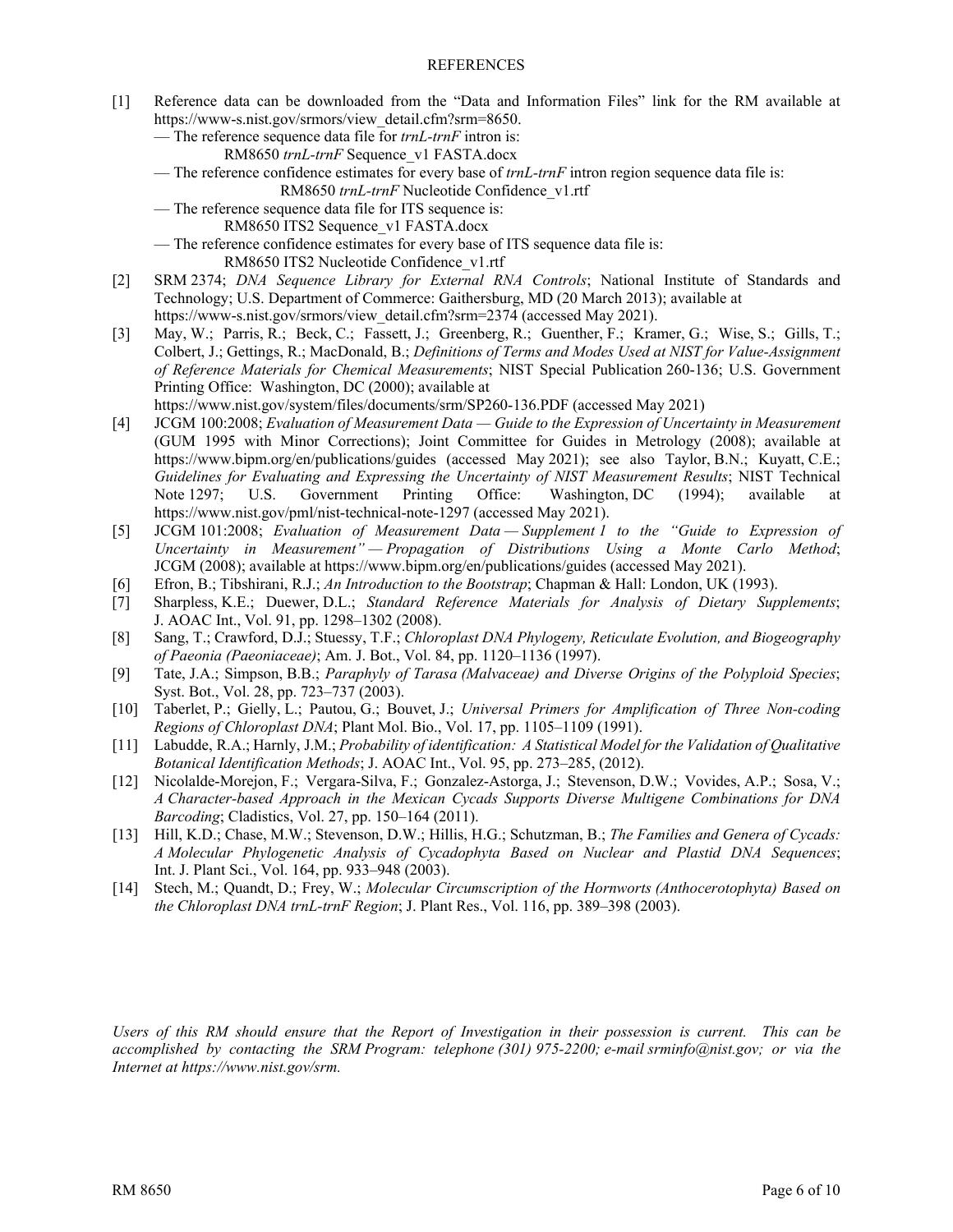#### Appendix A

Reference Samples and Sequences Used in the Specificity Validation Study for RM 8650

| Pueraria<br>montana var.<br>lobata | Sample<br>Source <sup>(a)</sup> | Voucher Information or<br>GenBank Accession # | $ITS2^{(b)}$ , trnL-trn $F^{(c)}$ |
|------------------------------------|---------------------------------|-----------------------------------------------|-----------------------------------|
| 1                                  | UC                              | 1475595                                       | $+, +$                            |
| $\overline{2}$                     | UC                              | 922190                                        | $+, +$                            |
| 3                                  | UC                              | M310360                                       | $+, +$                            |
| 4                                  | UC                              | 1740708                                       | $+, +$                            |
| 5                                  | UC                              | M288626                                       | $+, +$                            |
| 6                                  | UC                              | M237220                                       | $+, +$                            |
| 7                                  | UC                              | 1335813                                       | $+, +$                            |
| 8                                  | UC                              | 1410692                                       | $+,-$                             |
| 9                                  | UC                              | 1400152                                       | $+,-$                             |
| 10                                 | <b>UC</b>                       | M163653                                       | $+,-$                             |
| 11                                 | UC                              | 612430                                        | $+,-$                             |
| 12                                 | Genbank                         | AB685325.1                                    | $-$ , $+$                         |
| 13                                 | See reference 1                 | EU717326.1                                    | $-$ , $+$                         |
| 14                                 | See reference 2                 | EF543431.1                                    | $-$ , +                           |
|                                    |                                 |                                               |                                   |

Table A1. Inclusivity Panel for *Pueraria montana* var. *lobata*

(a) UC = University Herbarium, University of California, Berkeley; Genbank = unpublished on Genbank; Reference 1 = Stefanovic, S.; Pfeil, B.E.; Palmer, J.D.; Doyle, J.J.; *Relationships Among Phaseoloid Legumes Based on Sequences From Eight Chloroplast Regions*; Syst. Bot., Vol. 34(1), pp. 115‒128 (2009); Reference 2 = Egan, A.N. and Crandall, K.A.; *Incorporating Gaps as Phylogenetic Characters Across Eight DNA Regions: Ramifications for North American Psoraleeae (Leguminosae)*; Mol. Phylogenet. Evol., Vol. 46(2), pp. 532–546 (2008).

(b) Internal Transcribed Spacer Sequence is included when a plus sign  $(+)$  is present, not included when a minus  $(-)$  is present.

(c) Intron sequence is included when a plus sign  $(+)$  is present, not included when a minus  $(-)$  is present.

| <b>Species</b>        | Sample Source <sup>(a)</sup><br>or Reference | Voucher Information or<br>GenBank Accession # | ITS2 <sup>(b)</sup> , trnL-trnF <sup>(c)</sup> |
|-----------------------|----------------------------------------------|-----------------------------------------------|------------------------------------------------|
| Pueraria phaseoloides | UC.                                          | M082749                                       | $+, +$                                         |
| Pueraria javanica     | UC                                           | 1361309                                       | $+, +$                                         |
| Pueraria caerulea     | UC                                           | M082310                                       | $+ -$                                          |

 $^{(a)}$  UC = University Herbarium, University of California, Berkeley.

(b) Internal Transcribed Spacer Sequence is included when a plus sign  $(+)$  is present, not included when a minus  $(-)$  is present. (c) Intron sequence is included when a plus sign  $(+)$  is present, not included when a minus  $(-)$  is present.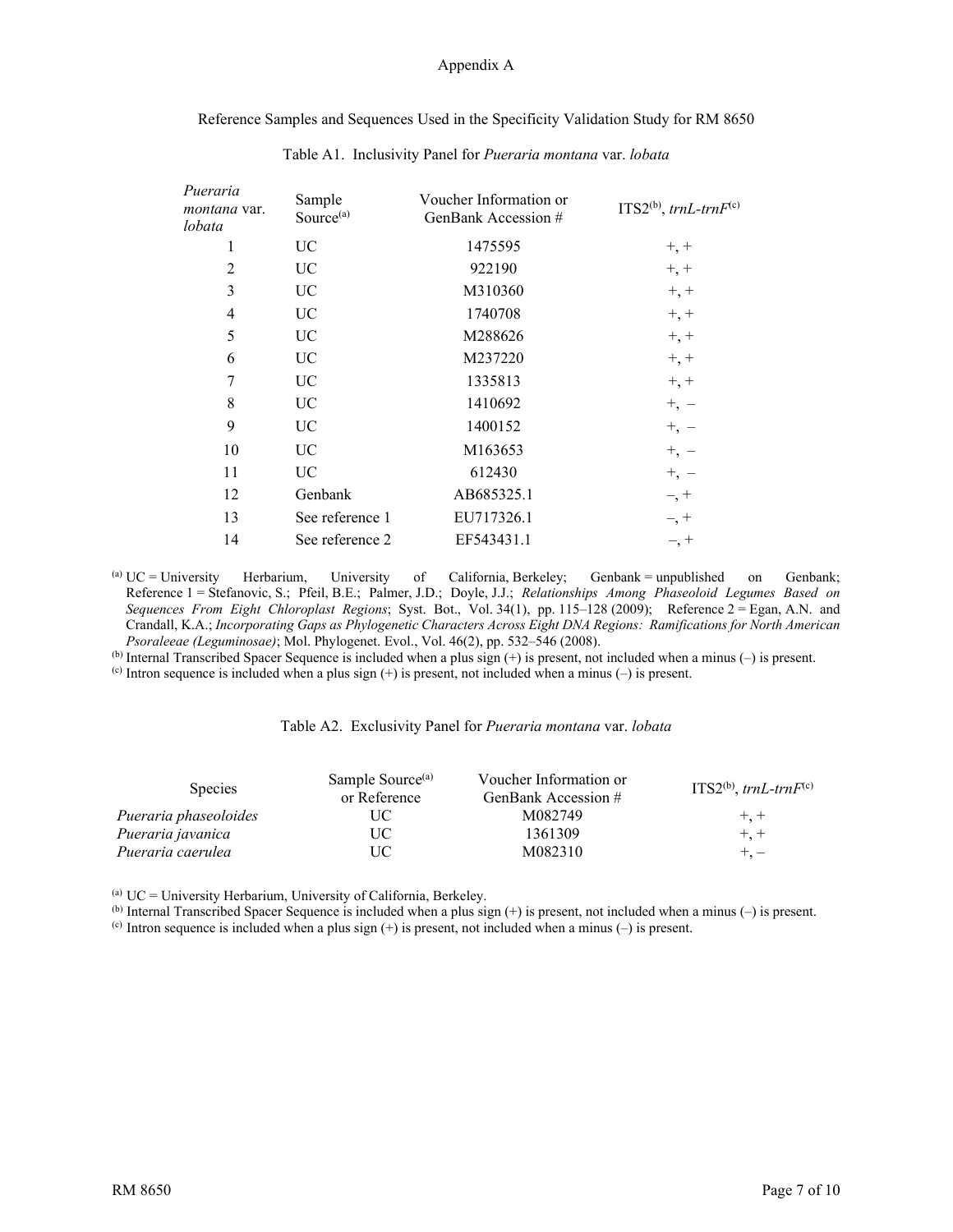## *trnL-trnF* DNA Aligned Matrix for *Pueraria montana* var. *lobata* and Relatives

| RM 8650          |                       | TGGGCAATCCTGAGCCAAATCCCGTTTTCCGAAAACAAAGAAAAGTTCGGAAAGTGATAA                           |
|------------------|-----------------------|----------------------------------------------------------------------------------------|
| Pueraria lobata  |                       | TGGGCAATCCTGAGCCAAATCCCGTTTTCCGAAAACAAAGAAAAGTTCGGAAAGTGATAA                           |
| Pueraria hirsuta |                       |                                                                                        |
|                  | Pueraria javanica     | TGGGCAATCCTGAGCCAAATCCCGTTTTCCGAAAACAAAGAAAAGTTCAGAAAGTGATAA                           |
|                  |                       | Pueraria phaseoloides TGGGCAATCCTGAGCCAAATCCCGTTTTCCGAAAACAAAAGAAAAGTTCAGAAAGTGATAA    |
| RM 8650          |                       | TAAAAAAGGGATAGGTGCAGAGACTCAATGGAAGCTGTTCTAACAAACGGAGTTGACGAT                           |
| Pueraria lobata  |                       | TAAAAAAGGGATAGGTGCAGAGACTCAATGGAAGCTGTTCTAACAAACGGAGTTGACGAT                           |
| Pueraria hirsuta |                       | -----------------GAGACTCAATGGAAGCTGTTCTAACAAACGGAGTTGACGAT                             |
|                  | Pueraria javanica     | TAAAAAAGGGATAGGTGCAGAGACTCAATGGAAGCTGTTCTAACAAACGGAGTTGACGAT                           |
|                  | Pueraria phaseoloides | TAAAAAAGGGATAGGTGCAGAGACTCAATGGAAGCTGTTCTAACAAACGGAGTTGACGAT                           |
| RM 8650          |                       | TTTTCCTTTTTGCATTAGGAAAAGAATCCGTCCATCAAAATTCCAGGAATGGATCAAAGA                           |
| Pueraria lobata  |                       | TTTTCCTTTTTGCATTAGGAAAAGAATCCGTCCAYCAAAATTCCAGGAATGGATCAAAGA                           |
| Pueraria hirsuta |                       | TTTTCCTTTTTGCATTAGGAAAAGAATCCGTCCATCAAAATTCCAGGAATGGATCAAAGA                           |
|                  | Pueraria javanica     | TTTTCCTTTTTGTATTAGGAAAAGAATCCTTCCATCAAAATTCCAGGAATGGATCAAAGA                           |
|                  | Pueraria phaseoloides | TTTTCCTTTTTGTATTAGGAAAAGAATCCTTCCATCAAAATTCCAGGAATGGATCAAAGA                           |
| RM 8650          |                       | TAAACATATATATACTGAAATACTATTTCAATTGATTAATGAAGATCCATTTGTGATAAA                           |
| Pueraria lobata  |                       | TAAACATATATATACTGAAATACTATTTCAATTGATTAATGAAGATCCATTTGTGATAAA                           |
| Pueraria hirsuta |                       | TAAACATATATATACTGAAATACTATTTCAATTGATTAATGAAGATCCATTTGTGATAAA                           |
|                  | Pueraria javanica     | TAAACATATATATACTGAAATACTATTTCAGTTGATTAATGAAGATCCATTTGTGATAAA                           |
|                  | Pueraria phaseoloides | TAAACATATATATACTGAAATACTATTTCAGTTGATTAATGAAGATCCATTTGTGATAAA                           |
| RM 8650          |                       | AATATTCACAAATGAAAGATGTGAA-----TCAATTCCAAGTTGAAGAAAAGATGGAATA                           |
| Pueraria lobata  |                       | AATATTCACAAATGAAAGATGTGAA-----TCAATTCCAAGTTGAAGAAAAGATGGAATA                           |
| Pueraria hirsuta |                       | AATATTCACAAATGAAAGATGTGAA-----TCAATTCCAAGTTGAAGAAAGATGGAATA                            |
|                  | Pueraria javanica     | AATATTCACAAATGAAAGATGTGAATCAAATCAATTCCAAGTTGAAGAAAAGATGGAATG                           |
|                  |                       | Pueraria phaseoloides AATATTCACAAATGAAAGATGTGAATCAAATCAATTCCAAGTTGAAGAAAAGATGGAATG     |
| RM 8650          |                       | TTCATTGATCAAATTATTCACTCCATCATAATCTGATAGATCCCTTGAAGAACTGATTAA                           |
| Pueraria lobata  |                       | TTCATTGATCAAATTATTCACTCCATCATAATCTGATAGATCCCTTGAAGAACTGATTAA                           |
| Pueraria hirsuta |                       | TTCATTGATCAAATTATTCACTCCATCATAATCTGATAGATCCCTTGAAGAACTGATTAA                           |
|                  | Pueraria javanica     | TTCATTGATCAAATTATTCACTCCATCATAATCTGATAGATCCCTTGAAGAACTGATCAA                           |
|                  | Pueraria phaseoloides | TTCATTGATCAAATTATTCACTCCATCATAATCTGATAGATCCCTTGAAGAACTGATCAA                           |
| RM 8650          |                       | TCAGACGAGAATAAAGATAGAGTCCTATTCTACATGTCAATACCGACAACAATGAAATTT                           |
| Pueraria lobata  |                       | TCAGACGAGAATAAAGATAGAGTCCTATTYTACATGTCAATACCGACAACAATGAAATTT                           |
| Pueraria hirsuta |                       | TCAGACGAGAATAAAGATAGAGTCCTATTCTACATGTCAATACCGACAACAATGAAATTT                           |
|                  | Pueraria javanica     | TCAGACGAGAATAAAGATAGAGTCCTATTCTACATGTCAATACCGACAACAATGAAATTT                           |
|                  |                       | Pueraria phaseoloides TCAGACGAGAATAAAGATAGAGTCCTATTCTACATGTCAATACCGACAACAATGAAATTT     |
| RM 8650          |                       | ATAGTAAGAGGAAAATCCGTCGACTTAAGAAATCGTGAGGGTTCAAGTCCCTCTATCCCC                           |
| Pueraria lobata  |                       | ATAGTAAGAGGAAAATCCGTCGACTTAAGAAATCGTGAGGGTTCAAGTCCCTCTATCCCC                           |
| Pueraria hirsuta |                       | ATAGTAAGAGGAAAATCCGTCGACTTAAGAAATCGTGAGGGTTCAAGTCCCTCTATCCCC                           |
|                  | Pueraria javanica     | ATAGTAAGAGGAAAATCCGTCGACTTAAGAAATCGTGAGGGTTCAAGTCCCTCTATCCCC                           |
|                  | Pueraria phaseoloides | ATAGTAAGAGGAAAATCCGTCGACTTAAGAAATCGTGAGGGTTCAAGTCCCTCTATCCCC                           |
| RM 8650          |                       | AAAAGACCTGGTTAACTTTCTAATT-TTTTCCCATATCCTCTCTATCTTTAAGTCGTTAT                           |
|                  | Pueraria lobata       | AAAAGACCTGKTTAACTTTCTAATT-TTTTCCCATATCCTCTCTATCTTTAAGTCGTTAT                           |
| Pueraria hirsuta |                       | AAAAGACCTGTTTAACTTTCTAATT-TTTTCCCATATCCTCTCTATCTTTAAGTCGTTAT                           |
|                  | Pueraria javanica     | AAAAGGCCTGTTTGAGGTTCTAATTTTTTCCTATATCCTCTCTATCTTTAAGTCGTTAT                            |
|                  |                       | Pueraria phaseoloides AAAAGGCCTGTTTGAGGTTCTAATTTTTTCCTATATCCTCTCTATCTTTAAGTCGTTAT      |
| RM 8650          |                       | TTATGTGTTTTATTCAGTTTATATTCAGTTTATTCTTTCACAACTAAATTGGAATTTGTC                           |
| Pueraria lobata  |                       | TTATGTGTTTTATTCAGTTTATATTCAGTTTATTCTTTCACAACTAAATTGGAATTTGTC                           |
| Pueraria hirsuta |                       | TTATGTGTTTTATTCAGTTTATATTCAGTTTATTCTTTCACAACTAAATTGGAATTTGTC                           |
|                  | Pueraria javanica     | TTATGTATTCTATTCAGTTTATATTCAGTTTATTCTTTGACAACTAAATTGGAATTTTTC                           |
|                  |                       | Pueraria phaseoloides TTATGTATTCTATTCAGTTTATATTCAGTTTATTCTTTGACAACTAAATTGGAATTTTTC     |
| RM 8650          |                       |                                                                                        |
| Pueraria lobata  |                       |                                                                                        |
| Pueraria hirsuta |                       |                                                                                        |
|                  | Pueraria javanica     |                                                                                        |
|                  |                       |                                                                                        |
| RM 8650          |                       | GAAAGACA <b>GAGA</b> ATTTTTTTAATGATAAACGTA <b>C</b> AAAT <b>G</b> AATATCTTATTTTTGAGCAA |
| Pueraria montana |                       | GAAAGACAGAGAATTTTTTTAATGATAAACGTACAAATGAATATCTTATTTTTGAGCAA                            |
| Pueraria lobata  |                       | GAAAGACAGAGAATTTTTTTAATGATAAACGTACAAATGAATATCTTATTTTTGAGCAA                            |
| Pueraria hirsuta |                       | GAAAGACAGAGAATTTTTTTAATGATAAACGTACAAATGAATATCTTATTTTTGAGCAA                            |
|                  | Pueraria javanica     | GAAACACATATCATTTTTTTTAATGATAAACGTAGAAATTAATATCTTATTTTTGAGCAA                           |
|                  |                       | Pueraria phaseoloides GAAACACATATCATTTTTTTAATGATAAACGTAGAAATTAATATCTTATTTTTGAGCAA      |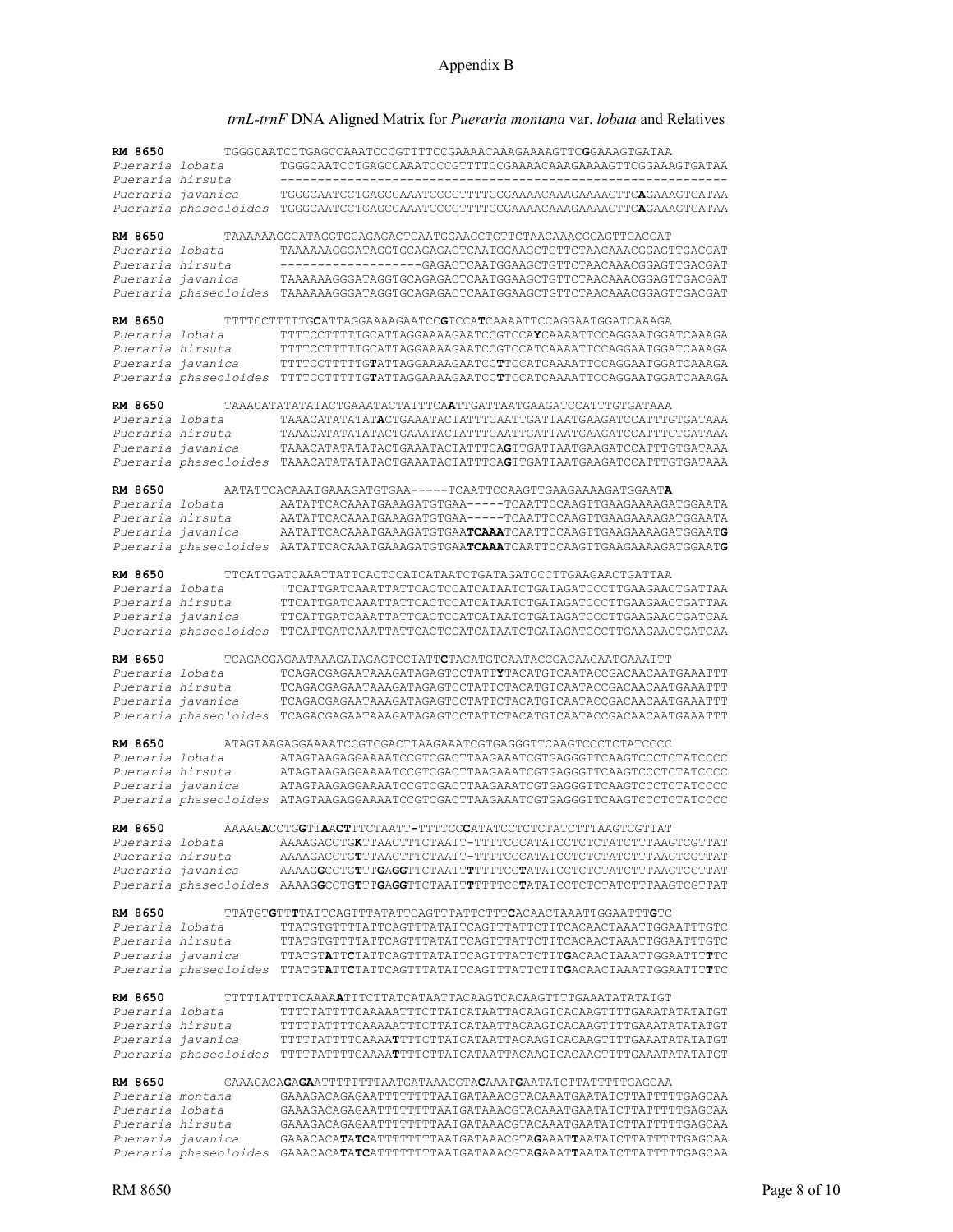| RM 8650           |                       | GGAATTCTCATATGCGTGATT <b>AACAA</b> AACAATACAAAATAATTACTACTACTGAAACTAA            |
|-------------------|-----------------------|----------------------------------------------------------------------------------|
| Pueraria lobata   |                       | GGAATTCTCATATGCGTGATTAACAAAACAATACAAAATAATTACTACTACTGAAACTAA                     |
| Pueraria hirsuta  |                       | GGAATTCTCATATGCGTGATTAACAAAACAATACAAAATAATTACTACTACTGAAACTAA                     |
| Pueraria javanica |                       | GGAATTCCCATATGTGTGATT-----AACAATACAAAATAATTACTACTACTGAAACTAA                     |
|                   | Pueraria phaseoloides | $GGAATTCCCATATGTGTGATT---AACAATACAAAATAATTACTACTACTACTGAAACTAA$                  |
|                   |                       |                                                                                  |
| RM 8650           |                       | CTTACAAACTTTTATTTTTCGTC-TTTTTTTTTTACTTAGTTGATATAGATTCATTGACA                     |
| Pueraria lobata   |                       | CTTACAAACTTTTATTTTTCGTC-TTTTTTTTTTACTTAGTTGATATAGATTCATTGACA                     |
| Pueraria hirsuta  |                       | $CTTACAAACTTTTATTTTTCCGTCTTTTTTTTTTTTTATACTTAGTTTGATATAATTCATTGACAA$             |
| Pueraria javanica |                       | $CTTACAAATTTTTTATTTTTCCGTC---TTTTTTTTTTAAGTTAGTTGGATAGAGATTCATTTGACA$            |
|                   |                       | Pueraria phaseoloides CTTACAAATTTTTATTTTCGTC---TTTTTTTAGTTAGTTGATAGAGATTCATTGACA |
|                   |                       |                                                                                  |
| RM 8650           |                       | TAGACTCCAGTAATCTTTTAAAA                                                          |
| Pueraria lobata   |                       | TAGACTCCAGTAATCTTTTAAAA                                                          |
| Pueraria hirsuta  |                       | TAGACTCCAGT------------                                                          |
| Pueraria javanica |                       | TATACTCCAGTAATCTTTTAAAA                                                          |
|                   | Pueraria phaseoloides | TATACTCCAGTAATCTTTTAAAA                                                          |

Figure B1. *trnL-trnF* DNA Aligned Matrix for *Pueraria montana* var. *lobata* and Relatives. The results from the chloroplast region demonstrates that this region does distinguish this species from its relatives and does authenticate *Pueraria montana* var. *lobata*. The four bases of DNA are represented as A = Adenine, T = Thymine, G = Guanine, and C = Cytosine. Polymorphic bases are represented by standard IUPAC codes with Y = C/T, K = G/T, and "-" = missing data. The confidence estimate for the species identification of RM 8650 as The confidence estimate for the species identification of RM 8650 as *Pueraria montana* var. *lobata* is Confident (2).